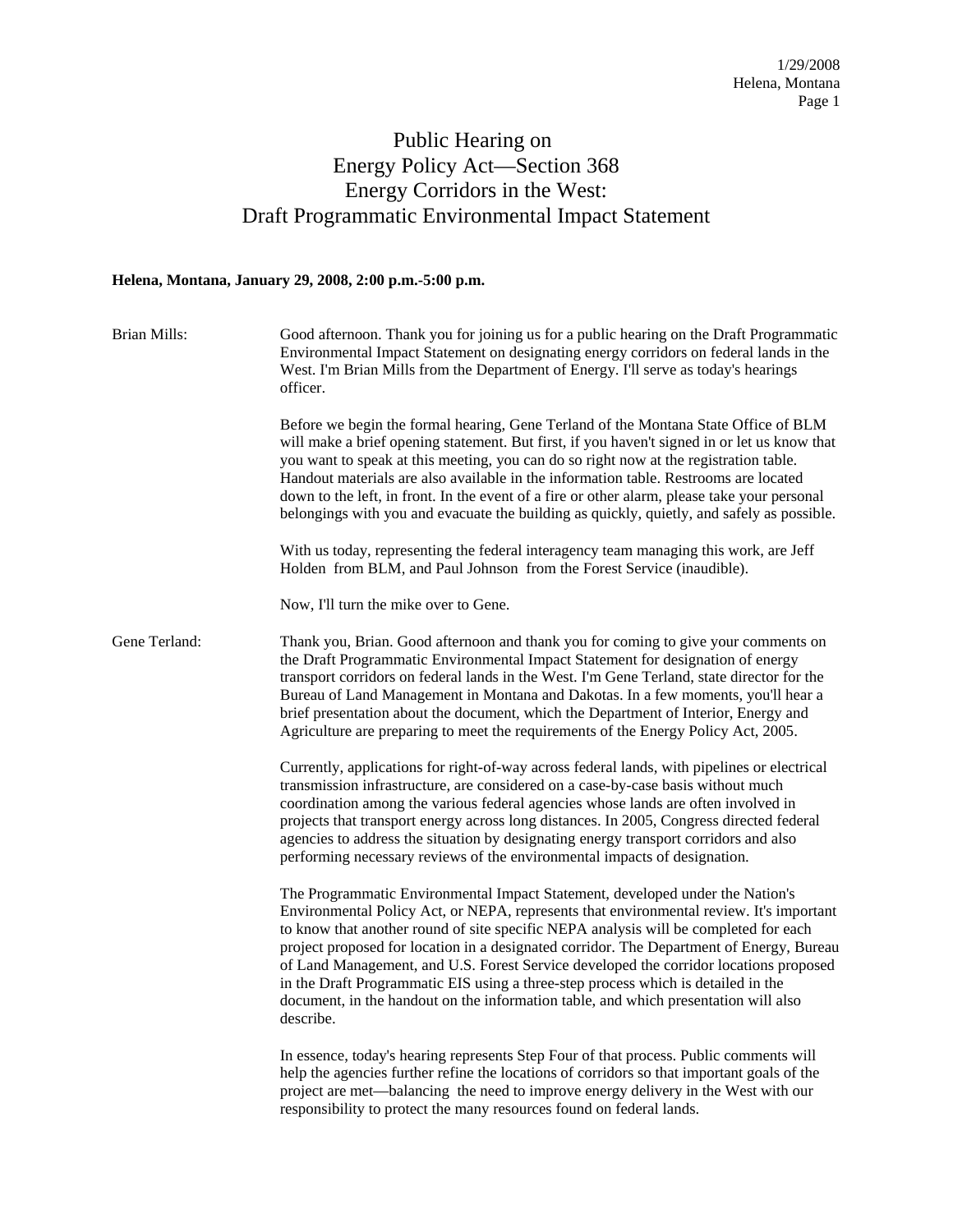From the beginning, the agencies have been committed to this strategy, and your comments will be valuable in helping to ensure that it is carried through to the end of this planning effort. Representatives from DOE, BLM, and the Forest Service are here to receive your comments and, on behalf of all three agencies, thanks again for your interest and participation. Brian.

Brian Mills: Thank you, Gene. We're here to receive your oral comments on the Draft Programmatic Environmental Impact Statement. You can also submit comments via the project website, by fax, or by mail. This hearing is being webcast and transcribed, so speakers are asked to speak clearly and distinctly into the microphone. If you're having trouble hearing in the speaking room, please signal me and I'll advise the speaker accordingly. After everyone who wishes to comment has spoken, I'll close the hearing. So far, we have five people who have requested to speak to this issue today. Each of you will have ten minutes to make your presentation; when you have 30 seconds remaining, I'll notify you so you can wrap up.

> This hearing is to take comments on a Draft Programmatic Environmental Impact Statement prepared in response to direction given by Congress to five federal agencies— Energy, Agriculture, Interior, Commerce and Defense. Section 368 directs these secretaries to designate corridors for oil, gas, hydrogen pipe, and electric transmission lines on federal land in the 11 western states; perform necessary environmental reviews; incorporate these designations into land use, land management or equivalent plans. A separate and distinct public process is expected to begin later this year to identify corridors in the other 39 states.

The statute requires that, when the secretaries designate these corridors, they must specify the corridor's centerline with the compatible uses. Congress also directed the secretaries to take into account the need for electric transmission facilities to improve reliability, relieve congestion, and enhance the capacity of the national grid to deliver electricity.

The Draft Programmatic Environmental Impact Statement proposes designating more than 6,000 miles of corridors: 62 percent would incorporate existing locally designated corridors and/or rights-of-way; 86 percent would be on BLM land; and 11 percent on the Forest Service land. The Draft Programmatic Environmental Impact Statement identifies 166 proposed corridor segments in all 11 western states. If all are included in the follow along decisions this would involve amending 165 land use or equivalent plans.

Previously designated corridors are outlined in yellow on the project maps. Some of these are proposed for upgrade only. In the case of existing, previously designated utility corridors, amendments to land use plans designating 368 corridors would subject these corridors to the interagency coordination described in the Programmatic Environmental Impact Statement, and they would be assigned Section 368 criteria. Using these alone would not meet the requirements of Section 368, so we've identified an additional 2,300 miles of proposed corridors. Proposed corridors also vary in width. We use a 3,500 foot starting point to provide flexibility for siting multiple rights-of-way.

An energy corridor is defined as a possible land identified through a land use planning process as a preferred location for existing and future utility rights-of-way, and is suitable to accommodate one or more rights-of-way which are similar, identical, or compatible.

Corridor designations assist in minimizing adverse impacts and the proliferation of separate rights-of-way.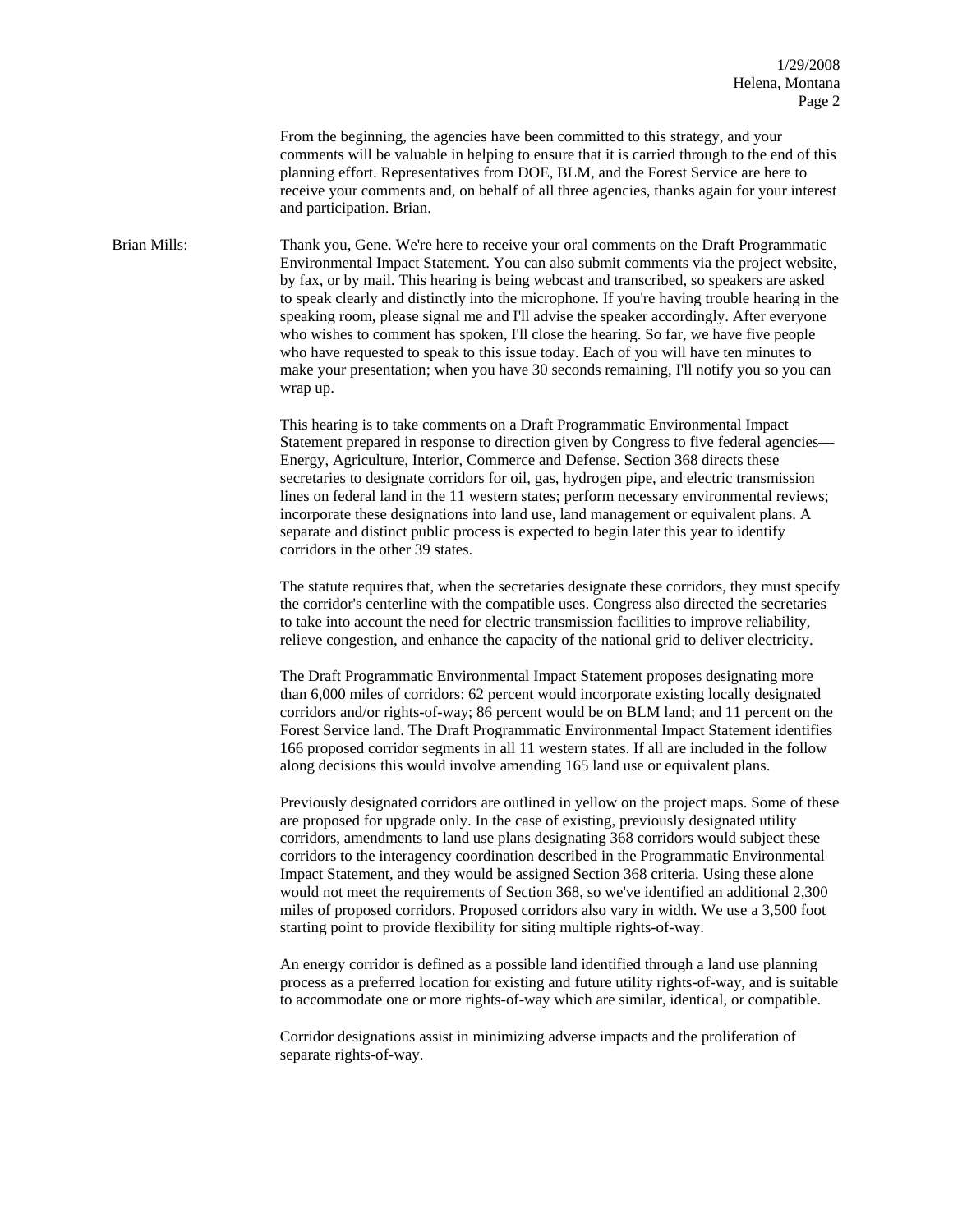A right-of-way is a specific land use authorization, not a change in ownership, granted to allow construction and operation of a specific project that's often linear in character, such as a utility line or roadway.

Right-of-way permits include requirements for compatible land uses, and are not granted until a project applicant has complied with all relevant requirements, including appropriate environmental review.

In November, 2007, we published the Draft Programmatic Environmental Impact Statement. Comments are due February 14. We will analyze, respond to comments, and complete the task necessary to prepare a Final Programmatic Environmental Impact Statement. We expect this to be ready sometime in mid-2008. The land management agencies will be able to sign records of decision to designate corridors through amendments to land use plans, no sooner than 30 days after the Final Programmatic Environmental Impact Statement is issued.

The Draft Programmatic Environmental Impact Statement analyzed two alternatives taking no action, and a proposed action. Choosing to adopt the no-action alternative would result in continuing ad hoc, uncoordinated development as is done now. The proposed action is the result of a three-step corridor siting process described in detail in Chapter Two of the Draft. The first step was to incorporate comments provided by the public during scoping and after the draft map was released in 2006. Then the agencies worked closely with local federal land managers to accommodate local land use priorities, incorporate local knowledge of areas, and avoid areas known to be incompatible with energy corridors. A handout summarizing this process for determining where the proposed corridors would be located is on the information table, and examples of specific corridors are also available on the project website. We believe that the analysis of these alternatives meets NEPA's requirement for a hard look, Because the action does not involve any site specific ground disturbing activities, site specific NEPA review will be required to support all proposed projects in 368 designated corridor. And, today, we don't know when and where any projects will be proposed by applicants seeking to site pipe and/or transmission lines. As a result of this uncertainty, the environmental effects described in Chapter Three of the Draft Programmatic Environmental Impact Statement are necessarily more general than a site specific analysis for a known project would be.

Comments will be most useful if they are specific, include suggested changes or methodologies, provide a rationale for your suggestions, and refer to the specific section or page number of the Draft Programmatic Environmental Impact Statement. Finally, we encourage you to submit comments via the project website; it's easy for you, it speeds our ability to get comments into the database for analysis and up on our website for public review, and it doesn't require stamps or envelopes.

I will call speakers in the order in which you have registered. Please step up to the microphone and clearly state your name and organization, if you're representing one, before making your comments. Please limit your oral comments to ten minutes so that everyone who wants to speak today may have a chance to be heard. I will advise you when you have 30 seconds left so you can wrap up. We will repeat this process until everyone who's registered to speak has had a chance to provide comments. I'll then ask if anyone else wants to speak. After those people have had a change to speak, I will close the hearing and remind you of when comments are due and how to submit them. I will reopen the hearing if any additional people wish to speak before the end of the timeframe.

If you're speaking from a prepared statement, please leave us a copy at the registration desk. While agency representatives won't be answering questions during the hearing,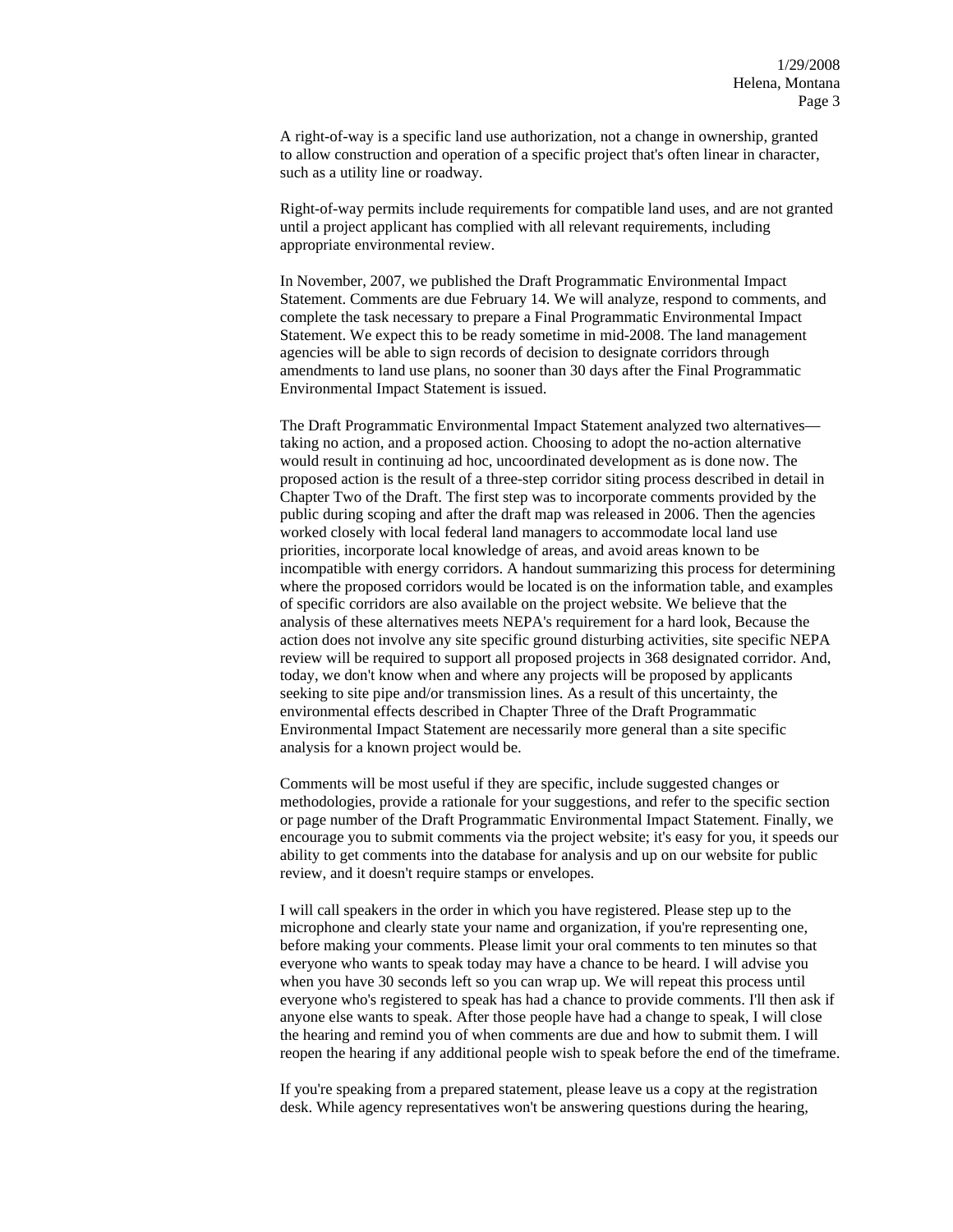|                     | we'll stay afterward to discuss the Programmatic Environmental Impact Statement with<br>you. If needed, we'll take a 15-minute break midway through our scheduled time. If there<br>are no questions on the process we will use today, we will now begin taking your<br>comments.                                                                                                                                                                                                                                                                                                                                                                                                                                                                                                                                                                                                                                                                                                                                                                                                                                                                                                                                                                                          |
|---------------------|----------------------------------------------------------------------------------------------------------------------------------------------------------------------------------------------------------------------------------------------------------------------------------------------------------------------------------------------------------------------------------------------------------------------------------------------------------------------------------------------------------------------------------------------------------------------------------------------------------------------------------------------------------------------------------------------------------------------------------------------------------------------------------------------------------------------------------------------------------------------------------------------------------------------------------------------------------------------------------------------------------------------------------------------------------------------------------------------------------------------------------------------------------------------------------------------------------------------------------------------------------------------------|
|                     | Our first speaker is Linda Sather, followed by Dan Villa. After the first speaker's done, I<br>will-Linda.                                                                                                                                                                                                                                                                                                                                                                                                                                                                                                                                                                                                                                                                                                                                                                                                                                                                                                                                                                                                                                                                                                                                                                 |
| Linda Sather:       | Hello. My name is Linda Sather, I'm a commissioner of Anaconda Deer Lodge County.<br>Actually, I won't take ten minutes, I'll guarantee that. What I'm here to do today is to just<br>reassure you that Anaconda Deer Lodge County supports this corridor and I can<br>guarantee that all five of our county commissioners support it wholeheartedly. And what<br>I'm doing here today is bringing 200 petition letters asking, please, either choose the<br>Garrison to Mill Creek route or the Townsend to Three Forks Mill Creek route. We want<br>this in our county. We welcome it and we support it wholeheartedly and here's our<br>petition. Thank you so much.                                                                                                                                                                                                                                                                                                                                                                                                                                                                                                                                                                                                    |
| <b>Brian Mills:</b> | Next, Dan Villa, followed by John Fitzpatrick.                                                                                                                                                                                                                                                                                                                                                                                                                                                                                                                                                                                                                                                                                                                                                                                                                                                                                                                                                                                                                                                                                                                                                                                                                             |
| Dan Villa:          | Thank you. For the record, Dan Villa, state representative from House District 86,<br>Anaconda, Philipsburg, Drummond and Hall. Today I arise to urge the federal<br>government's consideration of designating a corridor from Townsend, Montana to Three<br>Forks, and then continuing over to the Mill Creek substation—the Mill Creek area.<br>Further, I'll also endorse the Mill Creek to Garrison route. I believe that those routes<br>specifically utilize existing corridors from the old Anaconda Company's smelter site,<br>where tremendous industrial infrastructure is already placed. Also, this corridor<br>process—one thing that I think is important for all of us to remember is, that as we're<br>talking about transmission capabilities and capacities throughout the West, that we<br>remember that as we look at the bottlenecks throughout our state, as well as spreading<br>into the other ten states, the capacity that Montana can offer, and the electrical production<br>that Montana can offer, these routes really do offer the best and least environmental<br>impacted areas—again, capitalizing on that existing industrial infrastructure.<br>So I thank you for the opportunity to comment, and, again, the Townsend to Three Forks |
|                     | to Mill Creek substation area, and then the Garrison to Mill Creek substation area. Thank<br>you.                                                                                                                                                                                                                                                                                                                                                                                                                                                                                                                                                                                                                                                                                                                                                                                                                                                                                                                                                                                                                                                                                                                                                                          |
| Brian Mills:        | Thank you. John Fitzpatrick, followed by James Davidson.                                                                                                                                                                                                                                                                                                                                                                                                                                                                                                                                                                                                                                                                                                                                                                                                                                                                                                                                                                                                                                                                                                                                                                                                                   |
| John Fitzpatrick:   | Well, good afternoon. I'm John Fitzpatrick, executive director of governmental affairs for<br>NorthWestern Energy, here on behalf of the company today.                                                                                                                                                                                                                                                                                                                                                                                                                                                                                                                                                                                                                                                                                                                                                                                                                                                                                                                                                                                                                                                                                                                    |
|                     | NorthWestern Energy is an investor-owned utility that provides natural gas and<br>electricity services in the states of Montana, South Dakota and Nebraska. In Montana, we<br>provide service in the approximate two thirds western part of the state with the exception<br>of far northwestern Montana—the Kalispell/Libby area. We serve approximately 300,000<br>electricity customers and 160,000 natural gas customers here in Montana, and we do<br>provide electricity services in six of the seven largest cities of the state.                                                                                                                                                                                                                                                                                                                                                                                                                                                                                                                                                                                                                                                                                                                                    |
|                     | We want to thank the Department of Energy and the other cooperating agencies for the<br>work that they've done on the 368 Programmatic EIS and, again, express our appreciation<br>for the opportunity to briefly comment here today. We will be submitting more detailed,<br>written comments by the close of the public comment period.                                                                                                                                                                                                                                                                                                                                                                                                                                                                                                                                                                                                                                                                                                                                                                                                                                                                                                                                  |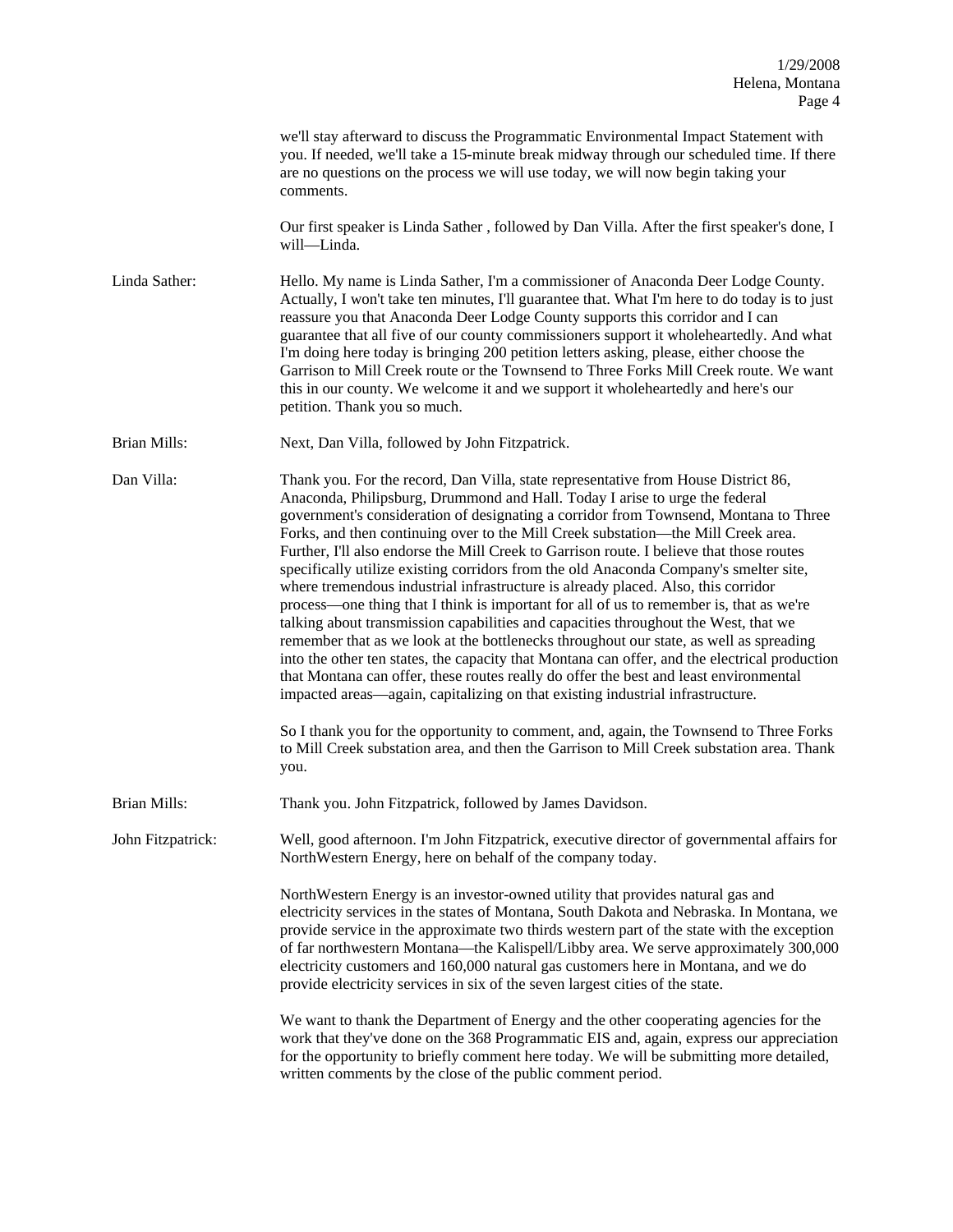|                | The first comment we'd like to make is that the Draft EIS tends to stress electric<br>transmission line development even though the corridors are designated as multimodal.<br>This occurs primarily because those corridors which have been designated kind of follow<br>the paths of existing transmission lines for Montana. While we believe that concept is<br>valid, we also think that it should be extended to covered natural gas pipelines as well. Of<br>particular interest to NorthWestern is a gas pipeline that runs from Cut Bank, Montana to<br>Morrel, Montana which is near Warm Springs State Hospital in Deer Lodge County. This<br>constitutes the main gas transmission backbone in the state of Montana, and it needs to be<br>expanded in the near future.                                                                                                                                                                                                                                                                   |
|----------------|-------------------------------------------------------------------------------------------------------------------------------------------------------------------------------------------------------------------------------------------------------------------------------------------------------------------------------------------------------------------------------------------------------------------------------------------------------------------------------------------------------------------------------------------------------------------------------------------------------------------------------------------------------------------------------------------------------------------------------------------------------------------------------------------------------------------------------------------------------------------------------------------------------------------------------------------------------------------------------------------------------------------------------------------------------|
|                | The Company, in its earlier comments, indicated that it would like to see an expedited<br>environmental permitting process for facilities located within the corridors. However, the<br>Draft Programmatic EIS seems to suggest that each individual agency will go through its<br>own environmental review process and come up with its own records of decision. We<br>would urge this process be changed, that those efforts would be coordinated to expedite<br>the development of facilities on these corridors.                                                                                                                                                                                                                                                                                                                                                                                                                                                                                                                                  |
|                | Finally, NorthWestern had urged in earlier comments that the EIS process be flexible,<br>and that there be a continuing process available for the designation of corridors. This<br>should not be a one time and one-size-fit only approach that we're undertaking at the<br>present time, but it should be available in the future as different needs develop in the state<br>of Montana                                                                                                                                                                                                                                                                                                                                                                                                                                                                                                                                                                                                                                                             |
|                | Again, we will comment in further detail in our written comments. And, thank you.                                                                                                                                                                                                                                                                                                                                                                                                                                                                                                                                                                                                                                                                                                                                                                                                                                                                                                                                                                     |
| Brian Mills:   | Thank you. James Davison, followed by Jeff Barber.                                                                                                                                                                                                                                                                                                                                                                                                                                                                                                                                                                                                                                                                                                                                                                                                                                                                                                                                                                                                    |
| James Davison: | For the record, my name is Jim Davison, and I'm the executive director of Anaconda<br>Local Development. And Anaconda Local Development would like to go on record as to<br>the designation of two particular routes, and also ask for the adoption of two particular<br>philosophies. First the philosophy that you should utilize existing corridors and existing<br>routes, and also that you should utilize infrastructure that currently exists, and to build off<br>that infrastructure such as the Mill Creek substation owned by Bonneville Power. With<br>those philosophies in mind, we support the additional corridors to the system from<br>Garrison, Montana, past Mill Creek substation, to Dillon, Montana, and also the corridor<br>from Townsend along the existing 500 KVA transmission line to the Mill Creek<br>subdivision. The above referenced routes reduce environmental impact, utilized existing<br>infrastructure, and supports the reutilization of ground spoils. Thank you.                                           |
| Brian Mills:   | Jeff Barber.                                                                                                                                                                                                                                                                                                                                                                                                                                                                                                                                                                                                                                                                                                                                                                                                                                                                                                                                                                                                                                          |
| Jeff Barber:   | I'm Jeff Barber representing the Montana Environmental Information Center. Thank you<br>all for coming to Helena so we didn't have to go somewhere else.                                                                                                                                                                                                                                                                                                                                                                                                                                                                                                                                                                                                                                                                                                                                                                                                                                                                                              |
|                | Our organization recently did a review of all the proposed transmission projects in the<br>state, and there are a lot of them. And we came up with three principles that we were<br>going to use to weigh whatever it was before us. The first one is that we think—and they<br>apply to the federal corridors as well. The first one is that we think we should implement<br>all possible system wide efficiencies to eliminate the need for new transmission facilities<br>in the first place, to the extent possible. When that's not possible, we think that we should<br>limit the transmission facilities going out of state so that power generated in Montana is<br>used in Montana, for Montana customers. And the third thing that we used to weigh any<br>new transmission facilities is we think that existing corridors should be used as much as<br>possible. To that end, we support the siting from Townsend to Three Forks to Mill Creek,<br>and then Mill Creek to Garrison. That's an existing corridor already—no need to tear up |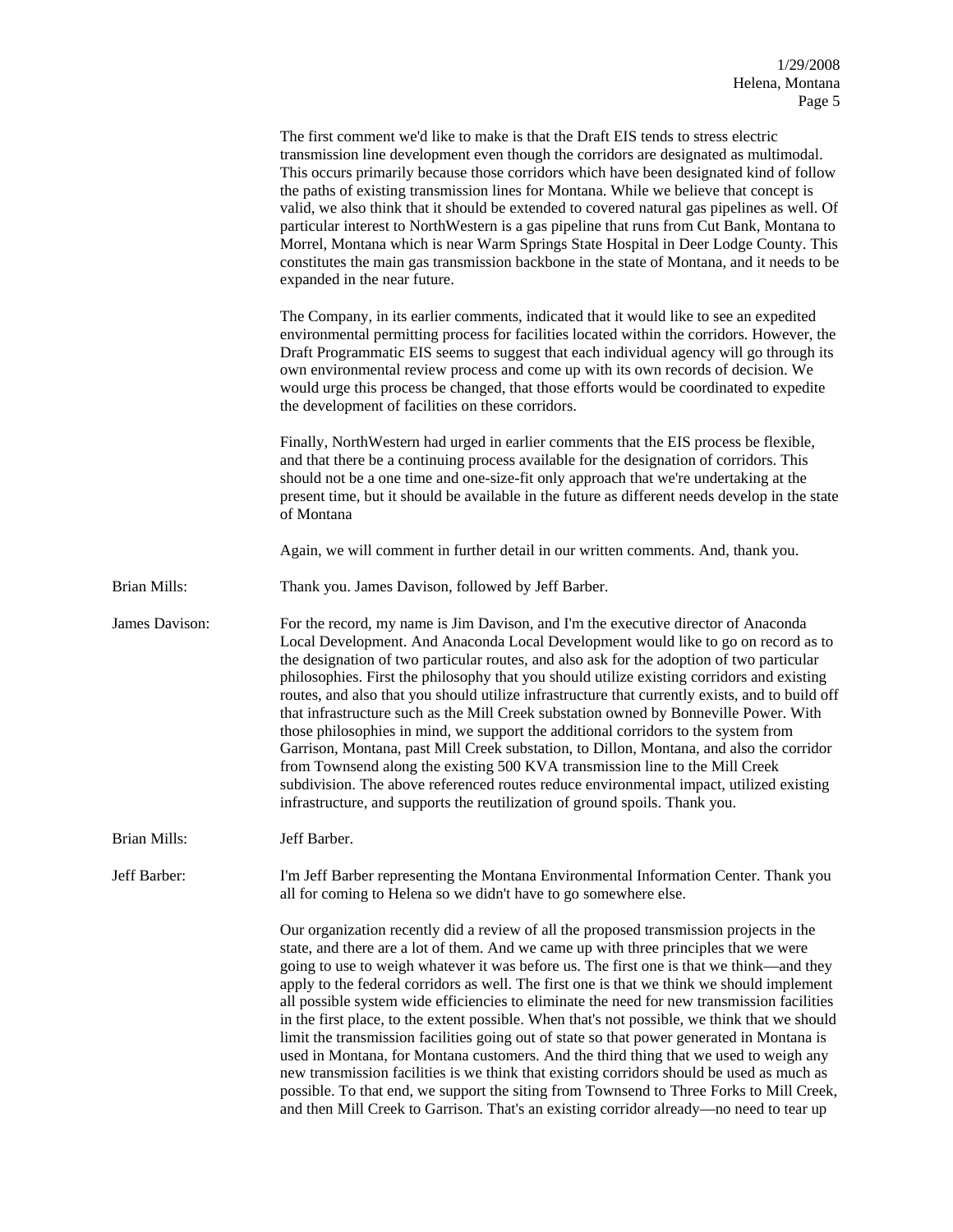any new ground there and so we would wholeheartedly support that. We intend to submit written comments as well, but we think any look at new transmission corridors or facilities should keep those three principles in mind. Thank you.

Brian Mills: Thank you. Anybody else would like to speak?

If there are no other speakers, I am now going to close the hearing. If anyone else would like to speak before our scheduled time is up, I'll reopen the hearing.

Thank you for joining us today to provide oral comments on the Draft Programmatic Environmental Impact Statement proposing to designate energy corridors on federal lands in the West. Comments on the Draft Programmatic Environmental Impact Statement are due February 14 and may be submitted online via the project website, by mail, or by fax.

All comments received by February 14 will be considered in preparing the Final Programmatic Environmental Impact Statement. Comments submitted after February 14 will be considered to the degree possible.

Again, thank you for your attention. I will now stay around to discuss the Draft with you.

## **Helena, Montana, January 29, 2008, 6:00 p.m.-8:00 p.m.**

| <b>Brian Mills:</b> | Good evening. Thank you for joining us for this public hearing on the Draft<br>Programmatic Environmental Impact Statement on designating energy corridors on<br>federal lands in the West. I'm Brian Mills from the Department of Energy. I'll serve as<br>today's hearings officer.                                                                                                                                                                                                                                                                |
|---------------------|------------------------------------------------------------------------------------------------------------------------------------------------------------------------------------------------------------------------------------------------------------------------------------------------------------------------------------------------------------------------------------------------------------------------------------------------------------------------------------------------------------------------------------------------------|
|                     | Before we begin the formal hearing, Gene Terland of the Montana state office will make<br>a brief opening statement. But first, if you haven't signed in or let us know that you want<br>to speak at this meeting, you can do so right now at the registration table. Handout<br>materials are also available on the information table. Restrooms are located to the left and<br>down the hall. In the event of a fire or other alarm, please take your personal belongings<br>with you and evacuate the building as quickly and safely as possible. |
|                     | With us today, representing the federal interagency team managing this work, are Jeff<br>Holdren from BLM, and Paul Johnson from the Forest Service.                                                                                                                                                                                                                                                                                                                                                                                                 |
|                     | Now I'll turn the mike over to Gene.                                                                                                                                                                                                                                                                                                                                                                                                                                                                                                                 |
| Gene Terland:       | Good evening, and thank you for coming to give your comments on the Draft<br>Programmatic Environmental Impact Statement for the designation of energy transport<br>corridors on federal lands in the West. As Brian indicated, I'm Gene Terland, state<br>director of the Bureau of Land Management for Montana and the Dakotas.                                                                                                                                                                                                                    |
|                     | In few minutes, you will hear a brief presentation about the document which the<br>Departments of Interior, Energy, and Agriculture are preparing to meet requirements in<br>the Energy Policy Act of 2005. Currently, applications for rights-of-way to cross federal<br>lands with pipelines or electric transmission infrastructure are considered on a case-by-<br>case basis, without much coordination between the various federal agencies whose lands<br>are often involved in projects that transport energy across long distances.         |
|                     | In 2005, Congress directed federal agencies to address the situation by designating<br>energy transport corridors, and also performing necessary reviews of the environmental                                                                                                                                                                                                                                                                                                                                                                        |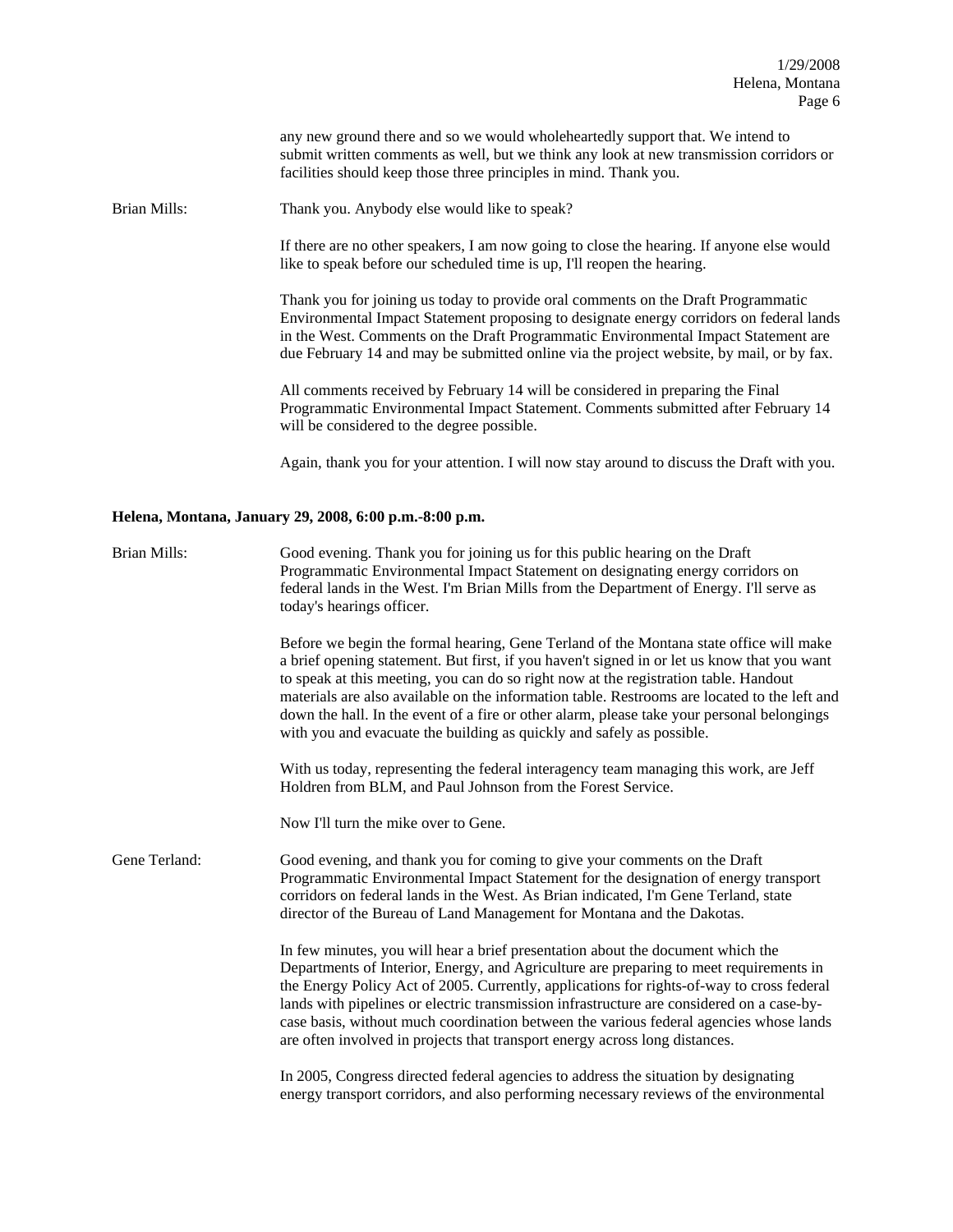|              | impacts of designation. A Programmatic EIS, developed under the National<br>Environmental Policy Act, or NEPA, represents that environmental review. Now, it's<br>important to note that another round of site specific NEPA analysis will be completed for<br>each project proposed for location in a designated corridor.                                                                                                                                                                                                                                                                                                                                      |
|--------------|------------------------------------------------------------------------------------------------------------------------------------------------------------------------------------------------------------------------------------------------------------------------------------------------------------------------------------------------------------------------------------------------------------------------------------------------------------------------------------------------------------------------------------------------------------------------------------------------------------------------------------------------------------------|
|              | The Department of Energy, the Bureau of Land Management, and the U.S. Forest Service<br>developed the corridor locations proposed in the Draft Programmatic EIS using a three-<br>step process, which is detailed in the document, also in the handout available on the<br>information table, and which the presentation will also describe.                                                                                                                                                                                                                                                                                                                     |
|              | In essence, today's hearing represents Step Four in that process. Public comments will<br>help the agencies further refine the locations of the corridors so that important goals of<br>the project are met, balancing the need to improve energy delivery in the West with our<br>responsibility to protect the many resources found on federal lands.                                                                                                                                                                                                                                                                                                          |
|              | From the beginning, the agencies have been committed to this strategy, and your<br>comments will be valuable in helping to ensure that it is carried through to the end of this<br>planning effort. Representatives from the Department of Energy, Bureau of Land<br>Management, and the Forest Service are here to receive your comments, on behalf of all<br>three agencies. Thank you again for your interest and participation. Brian.                                                                                                                                                                                                                       |
| Brian Mills: | Thank you, Gene.                                                                                                                                                                                                                                                                                                                                                                                                                                                                                                                                                                                                                                                 |
|              | We're here to receive your oral comments on the Draft Programmatic Environmental<br>Impact Statement. You can also submit comments via the project website, by fax, or by<br>mail. This hearing is being webcast and transcribed, so speakers are asked to speak<br>clearly and distinctly into the microphone. After everyone who wishes to comment has<br>spoken, I'll close the hearing. So far, we have no people who have requested to speak to<br>this evening.                                                                                                                                                                                            |
|              | This hearing is to take comments on the Draft Programmatic Environmental Impact<br>Statement prepared in response to direction given by Congress to five federal agencies—<br>Energy, Agriculture, Interior, Commerce, and Defense. Section 368 directs the secretaries<br>to designate corridors for oil, gas, hydrogen pipe, and electric transmission lines on<br>federal land in the 11 Western states; perform necessary environmental reviews;<br>incorporate these designations into land-use plans, or equivalent plans. A separate and<br>distinct public process is expected to begin later this year to identify corridors in the other<br>39 states. |
|              | The statute requires that, when the secretaries designate these corridors, they must specify<br>the corridor's centerline with incompatible uses. Congress also directed the secretaries to<br>take into account the need for electric transmission facilities to improve reliability,<br>relieve congestion, and enhance the capacity of the national grid to deliver electricity.                                                                                                                                                                                                                                                                              |
|              | The Draft Programmatic Environmental Impact Statement proposes designating more<br>than 6,000 miles of corridors: 62% would incorporate existing locally designated<br>corridors and/or rights-of-way; 86% would be on BLM land; and 11% on Forest Service<br>land. The Draft Programmatic Environmental Impact Statement identifies 166 proposed<br>corridor segments in all 11 Western states. If all are included in the follow on decisions,<br>this would involve amending 165 land-use, or equivalent plans.                                                                                                                                               |
|              | Previously designated corridors are outlined in yellow on the project maps. Some of these<br>are proposed for upgrade only. In the case of existing, previously designated utility<br>corridors, amendments to land-use plans designating 368 corridors which subject these<br>corridors to the interagency coordination process, described in the Programmatic                                                                                                                                                                                                                                                                                                  |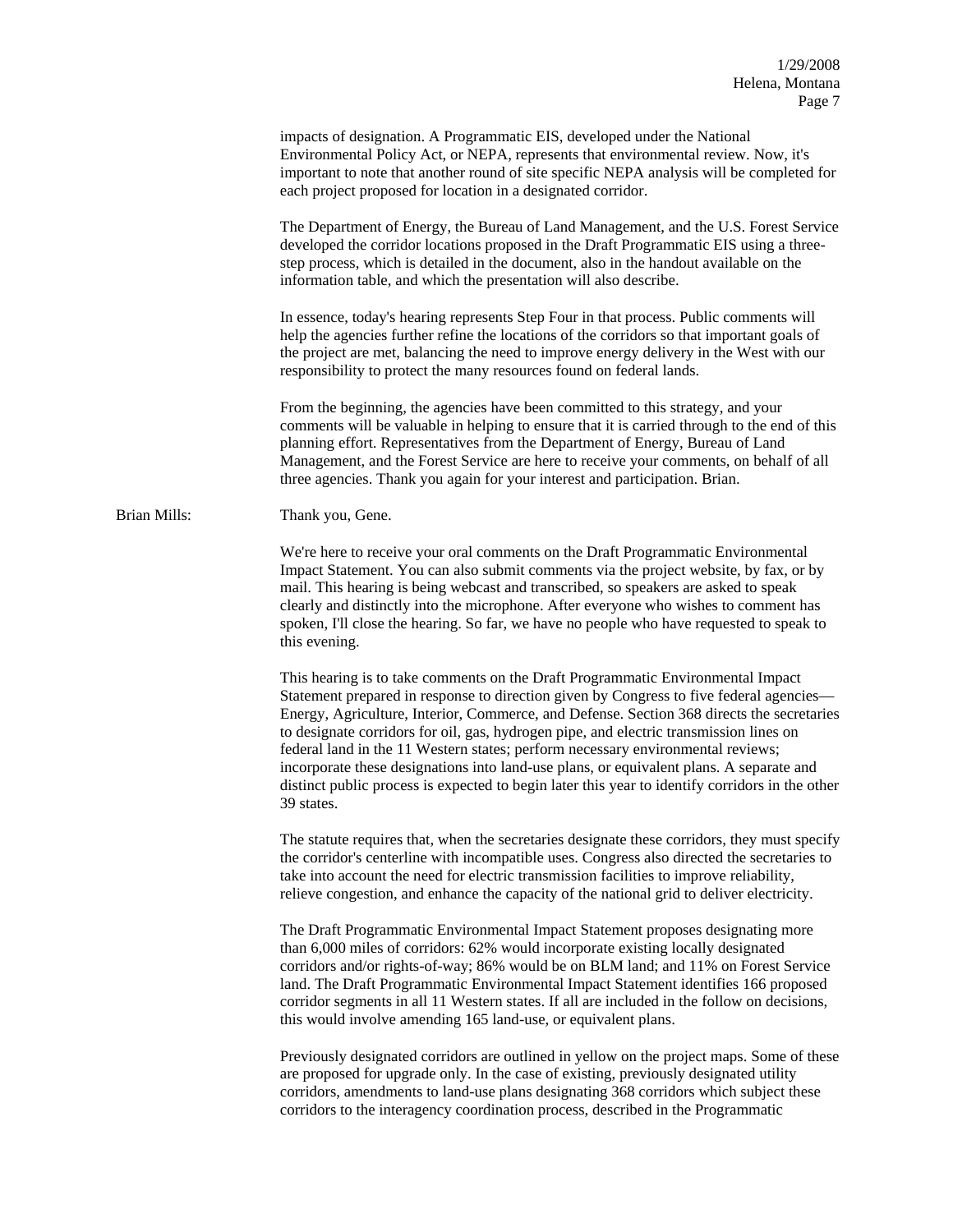Environmental Impact Statement, and they would be assigned Section 368 criteria. Using these alone would not meet the requirements of Section 368, so we've identified an additional 2,300 miles of proposed corridors. Proposed corridors also vary in width. We use a 3,500-foot starting point to provide flexibility for siting multiple rights-of-way.

An energy corridor is defined as a parcel of land identified through a land-use planning process as a preferred location for existing and future utility rights-of-way, and that is suitable to accommodate one or more rights-of-way which are similar, identical, or compatible.

Corridor designation assists in minimizing adverse impact and the proliferation of separate rights-of-way.

A right-of-way is a specific land-use authorization, not a change in ownership, granted to allow construction and operation of a specific project that's often linear in character, such as a utility line or roadway.

Rights-of-way permits include requirements for compatible land uses, and are not granted until a project applicant has complied with all relevant requirements including appropriate environmental review.

In November 2007, we published the Draft Programmatic Environmental Impact Statement. Comments are due February 14. We will analyze and respond to comments, and complete the task necessary to prepare a Final Programmatic EIS. We expect to have this ready sometime in mid-2008. The land management agencies will be able to sign records of decision to designate corridors through amendments to land-use plans, no sooner than 30 days after the final programmatic environmental impact statement is issued.

The Draft Programmatic Environmental Impact Statement analyzed two alternatives: taking No Action, and a Proposed Action. Choosing to adopt the No Action alternative would result in continuing ad hoc, uncoordinated development as is done now. The proposed action is the result of a three-step corridor siting process described in detail in Chapter Two of the draft. The first step was to incorporate comments provided by the public during scoping, and after the draft map was released in 2006. Then the agencies worked closely with local federal land managers to accommodate local land-use priorities, incorporate local knowledge of areas, and avoid areas known to be incompatible with energy corridors. A handout summarizing this process for determining where the proposed corridors would be located is on the information table. And examples of specific corridors are also available on the project website. We believe that the analysis of these alternatives meets the National Environmental Policy Act's requirement for a hard look. Because the proposed action does not involve any site-specific ground disturbing activities, site-specific National Environmental Policy Act review will be required to support all proposed projects in the 368-designated corridor. And, today, we don't know when and where any projects will be proposed by applicants seeking to site pipe and/or transmission lines. As a result of this uncertainty, the environmental effects described in Chapter Three of the Draft Programmatic Environmental Impact Statement are necessarily more general than a site-specific analysis for a known project would be.

Comments will be most useful if they are specific, include suggested changes or methodologies, provide a rationale for your suggestions, and refer to the specific section or page number of the Draft Programmatic Environmental Impact Statement. Finally, we encourage you to submit comments via the project website. It's easy for you, it speeds our ability to get comments into the database for analysis, and up on the website for public review, and it doesn't require stamps or envelopes.